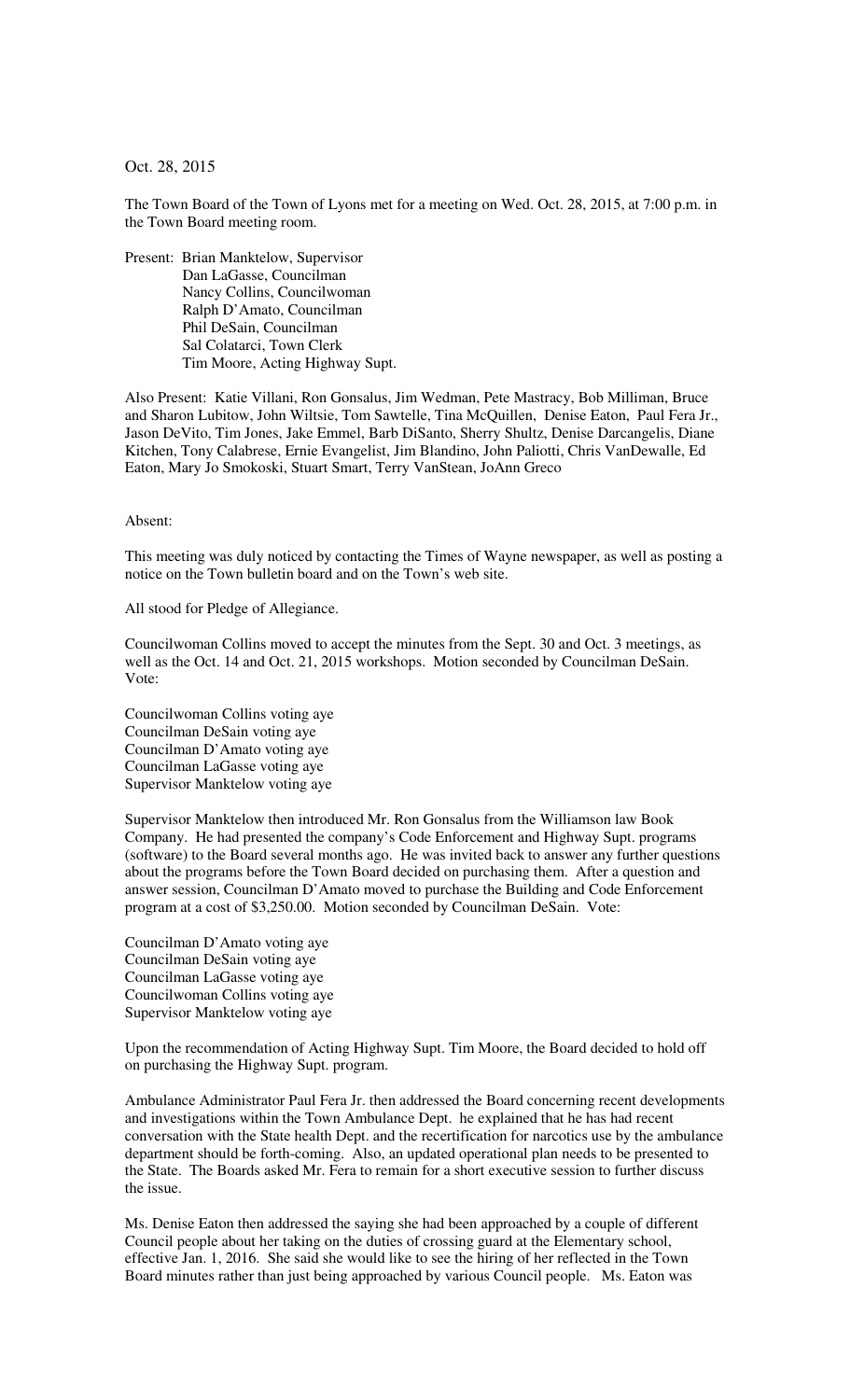assured that there would be an official offer, and the hire would be reflected in the minutes as will be the case for all former Village employees being hired by the Town.

The Board then reviewed a maintenance quote presented to the Town from HALCO Plumbing and Heating with regard to the upkeep of the Town Hall's heating and cooling systems. The price of \$650.00 per year includes two maintenance visits per year. After discussion, Councilman D'Amato moved to accept the one year contract at the stated cost. Motion seconded by Councilwoman Collins. Vote:

Councilman D'Amato voting aye Councilwoman Collins voting aye Councilman DeSain voting aye Councilman LaGasse voting aye Supervisor Manktelow voting aye

Department reports were heard. In his written report, Assistant Ambulance Administrator John Wiltsie reported that the ambulance responded to 44 calls as of Oct. 27. Also, he reported that the ambulance staff consists of 10 advanced life support members, 16 basic medics, and 2 non-medic drivers.

Acting Highway Supt. Tim Moore reported that the new one ton truck is finished and have to settle up payment. Also, sand is all hauled and mixed and stock-piled, moved generator for Wayne County at the sewer plant, hauled air conditioners and de-humidifiers to BRICCO Plumbing and Heating that were left from the electronics pick-up site on Clyde Rd., retread tires will be ordered for truck #7, at a cost of about \$1,600.00. Supt. Moore asked for permission to exceed his spending limit to purchase the tires. Permission was granted by the Town Board.

Assessor Tina McQuillen reported to the Board that she is continuing to do the reassessment project for 2016. All house sales from September have been processed. She also requested that her schedule be changed from working in Lyons the first Saturday of the month to working the last Wednesday of the month. She explained she would travel right from her Marion office to Lyons and be here for the Town Board meetings. Councilwoman Collins moved to grant the request. Motion seconded by Councilman D'Amato. Vote:

Councilwoman Collins voting aye Councilman D'Amato voting aye Councilman DeSain voting aye Councilman LaGasse voting aye Supervisor Manktelow voting aye

Cemetery Sexton John Paliotti reported that expenses at the Elmwood Cemetery in Sept. 2015 totaled \$3,400.00 while revenues totaled \$2,835.00. Expenses at the Rural cemetery totaled \$193.00, with no revenue received in September.

Code Enforcement Officer Tom Sawtelle presented the Board with an updated Zoning and Uniform Code Enforcement Fee Schedule that he feels is fair to the residents of Lyons. He asked the Board to look it over and make any comments on the proposal. The fee schedule would have to be adopted as a local law prior to it going into effect. He also gave a copy of the schedule to Town Atty. Villani for review.

Supervisor Manktelow then presented the 2016 Town Preliminary I budget to the Board for review. He explained the Board still has some time to work on figures but the Public Hearing on the 2016 Town budget will be held at 7 p.m. on Thursday Nov. 5 in the Board Room. The Board will hold one last workshop on the budget on Wed. Nov. 4 at 7 p.m.

Supervisor Manktelow then assed Town Attorney Katie Villani if her law firm had reviewed the proposed 2016 snow and ice contract with the County as the Town Board needs to give the Supervisor Permission to sign the document. She explained that there are still some issues within the contract that need to be resolved. \

Councilman LaGasse then moved to approve General Fund vouchers #404 through #444 totaling \$81,513.62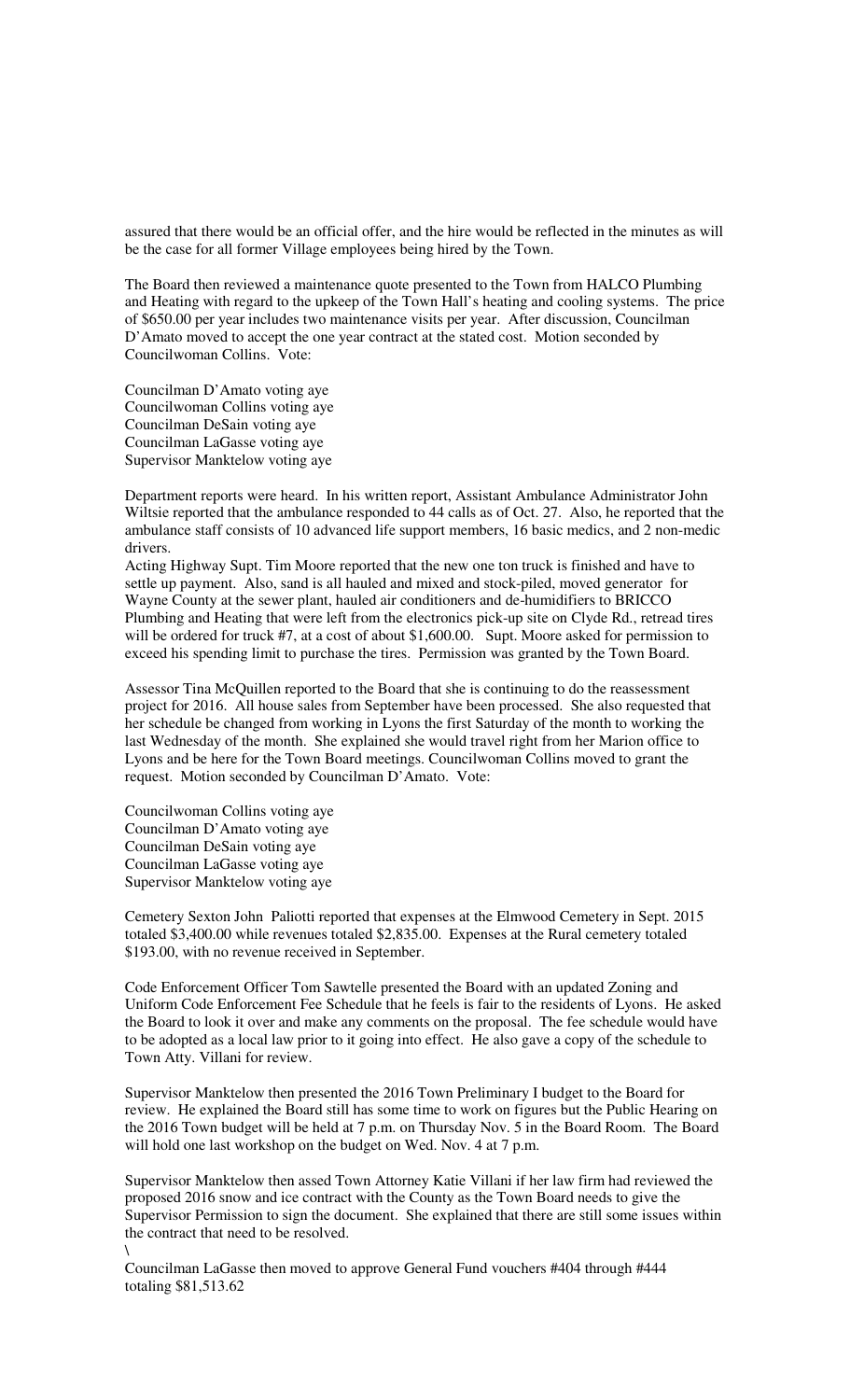And Highway Fund vouchers #165 through #175 totaling \$25,370.73 Motion seconded by Councilwoman Collins. Vote:

Councilman LaGasse voting aye Councilwoman Collins voting aye Councilman DeSain voting aye Councilman D'Amato voting aye Supervisor Manktelow voting aye

Per a request from Acting Highway Supt. Tim Moore, Councilman DeSain to confirm, by operation of law, the Town will take over duties of Village Streets effective Jan. 1, 2016. Motion seconded by Councilman D'Amato. Vote:

Councilman DeSain voting aye Councilman D'Amato voting aye Councilwoman Collins voting aye Councilman LaGasse voting aye Supervisor Manktelow voting aye

The above resolution is needed so as the Town will receive CHIPS money from the State for what was Village streets effective the first of the year.

Supervisor Manktelow mentioned that all Board members are invited to the Veterans Day ceremony, hosted by the American Legion, on Nov. 11 at 11 a.m. in the Park. After the ceremony, all are invited to a luncheon at the American legion Post on Water Street.

Town Clerk Colatarci explained that the Town has recently gone out to bid for a Deferred Compensation plan for Town employees who elect to take part in such a program and he recommends to the Board that the Town remain with MassMutual Financial Services for the next 5 years. This is the same company that the County of Wayne uses and the same company the Town has used for the past 20 plus years. Also, the Town Atty. has reviewed the proposal and sees no reason not to continue with them. As a result, Councilman D'Amato moved the following resolution:

## **Resolution Authorizing A Contract For A Deferred Compensation Plan Provider For A Five Year Contract**

**WHEREAS**, the Town of Lyons did establish a Deferred Compensation Plan for employees, and

**WHEREAS**, the Deferred Compensation Committee did accept and review 4 proposals for the administration of the Deferred Compensation Plan for a five-year renewal contract period.

**WHEREAS**, the Deferred Compensation Committee does recommend the award of such contract to MassMutual Financial Group as Administrative Services Agency and Financial Organization.

**WHEREAS**, the Deferred Compensation Committee does recommend that Reliance Trust Company act as trustee.

**RESOLVED**, that the Board of the Town of Lyons hereby is directed to execute all necessary documents to contract with MassMutual Financial Group and Reliance Trust Company for administrative, financial, and trustee services for the Town of Lyons Deferred Compensation Plan for the next five years.

**IN WITNESS WHEREOF,** the undersigned have executed this Resolution in Wayne County, New York this date of Oct. 28, 2015 and directed that it be filed as appropriate.

Motion seconded b y Councilwoman Collins. Vote:

Councilman D'Amato voting aye Councilwoman Collins voting aye Councilman DeSain voting aye Councilman LaGasse voting aye